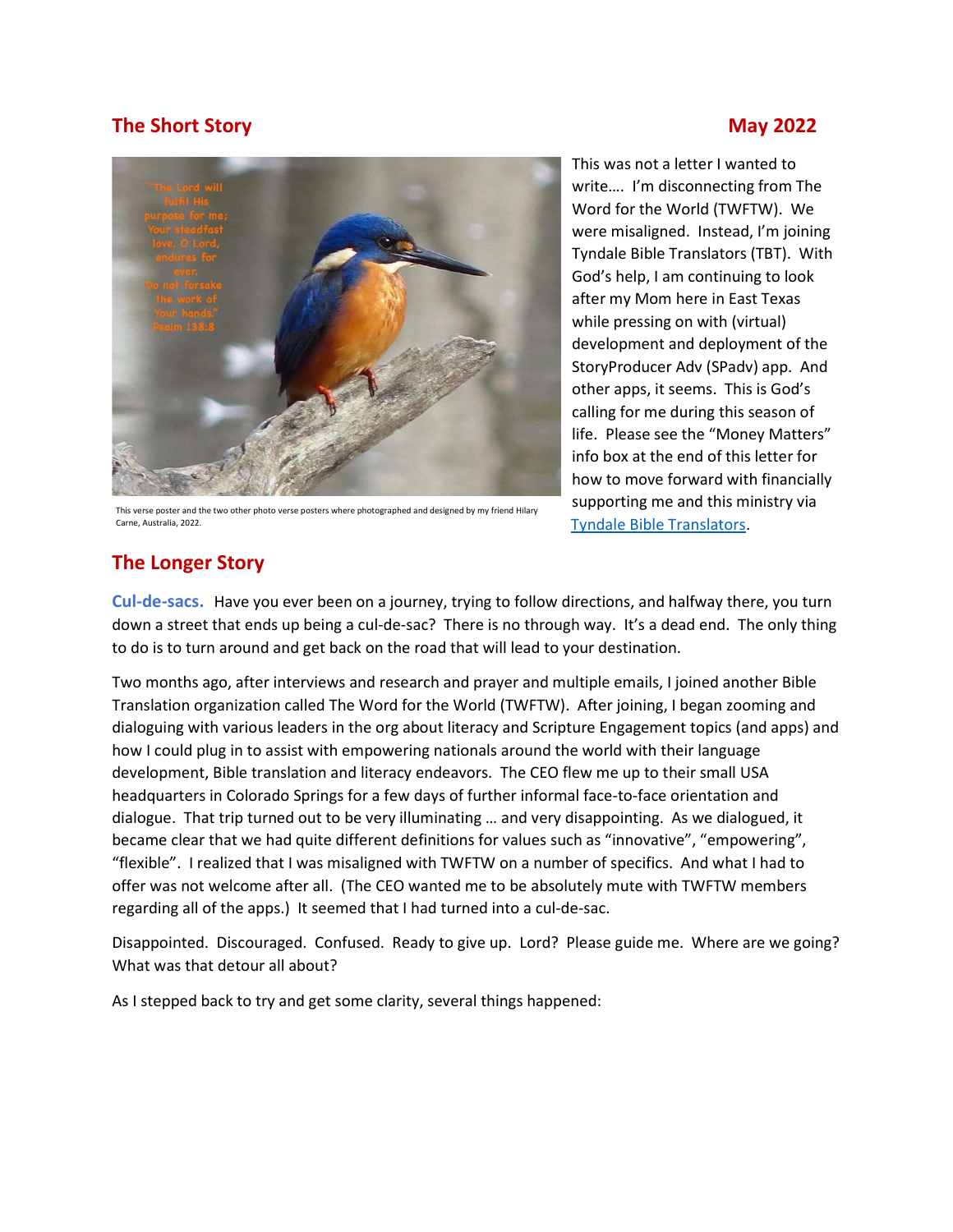

 The Lord sent several messengers with messages like, "You might be feeling weary, but do not give up!" "Wait on Me. I am your Helper. I will lift you up to soar on eagle's wings."

 The Lord reassured me of his presence and help by answering some very specific prayers for several "little things". (Lord, help me to see my favorite pen that I could find. Lord, help me to find the right shaped stone to put in

this particular position for the flagstone patio I'm rebuilding. Lord, help me to successfully negotiate firmly setting the blocks in this complicated corner for the retaining wall I'm rebuilding. Lord, send some muscular to help me clear away these old railroad tie retaining walls. Lord, send somebody with a pickup truck to take away these piles of firewood that are sitting in my yard (from trimming giant oak trees). Lord, help a secure website get built for the SPadv app.) He did. In every situation. For example, StoryProducer.website.

 Through this disappointing cul-de-sac detour, the Lord crystalized in my heart and mind that he had called me – for me it was a mandate -- to push forward with developing and deploying apps that will bring the Gospel and make it palatable for the unreached and least reached small remote nations of the world who still have no accessible Bible content in their languages. To step back from this calling would, for me, be tantamount to being ashamed of the Good News about Jesus Messiah.



 The Lord gave me a vision (nothing spooky – just the idea and how it could work) for the design of yet another workflow management app: an oral-based Bible translation tool with in-app exegetical tools for the users.



 Your Word, O Lord, is more desirable than gold, even better than glittering gold; Your Word is sweeter than honey, even better than honey from the comb.